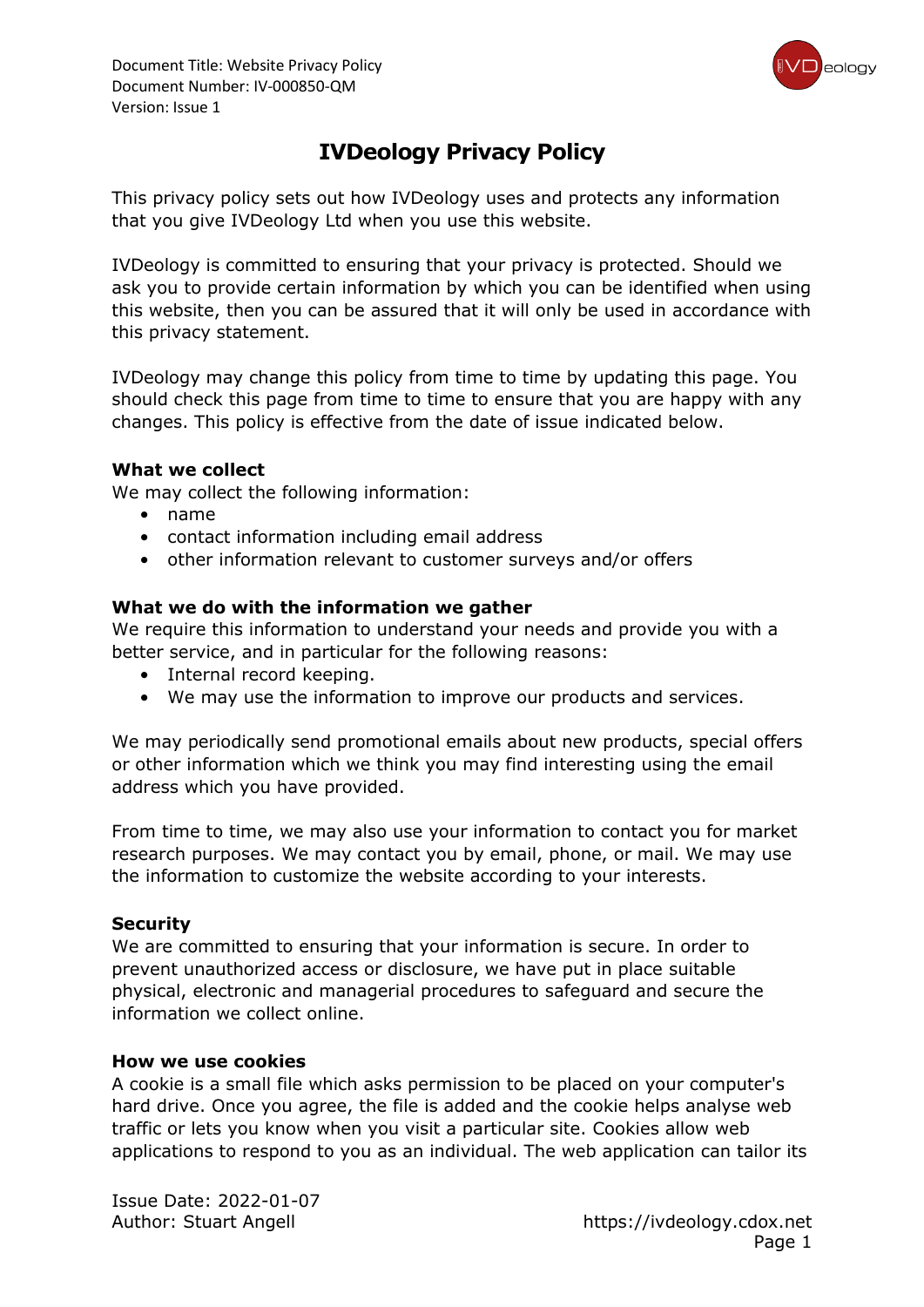

operations to your needs, likes and dislikes by gathering and remembering information about your preferences.

We use traffic log cookies to identify which pages are being used. This helps us analyse data about web page traffic and improve our website in order to tailor it to customer needs. We only use this information for statistical analysis purposes and then the data is removed from the system.

Overall, cookies help us provide you with a better website, by enabling us to monitor which pages you find useful and which you do not. A cookie in no way gives us access to your computer or any information about you, other than the data you choose to share with us.

You can choose to accept or decline cookies. Most web browsers automatically accept cookies, but you can usually modify your browser setting to decline cookies if you prefer. This may prevent you from taking full advantage of the website.

#### **Links to other websites**

Our website may contain links to other websites of interest. However, once you have used these links to leave our site, you should note that we do not have any control over that other website. Therefore, we cannot be responsible for the protection and privacy of any information which you provide whilst visiting such sites and such sites are not governed by this privacy statement. You should exercise caution and look at the privacy statement applicable to the website in question.

#### **Controlling your personal information**

You may choose to restrict the collection or use of your personal information in the following ways:

- whenever you are asked to fill in a form on the website, look for the box that you can click to indicate that you do not want the information to be used by anybody for direct marketing purposes
- if you have previously agreed to us using your personal information for direct marketing purposes, you may change your mind at any time by writing to or emailing us at [info@ivdeology.co.uk](mailto:info@ivdeology.co.uk)

We will not sell, distribute or lease your personal information to third parties unless we have your permission or are required by law to do so. We may use your personal information to send you promotional information about third parties which we think you may find interesting if you tell us that you wish this to happen.

You may request details of personal information which we hold about you under the Data Protection Act 1998. A small fee will be payable. If you would like a copy of the information held on you please e-mail us at [info@ivdeology.co.uk](mailto:info@ivdeology.co.uk)

Issue Date: 2022-01-07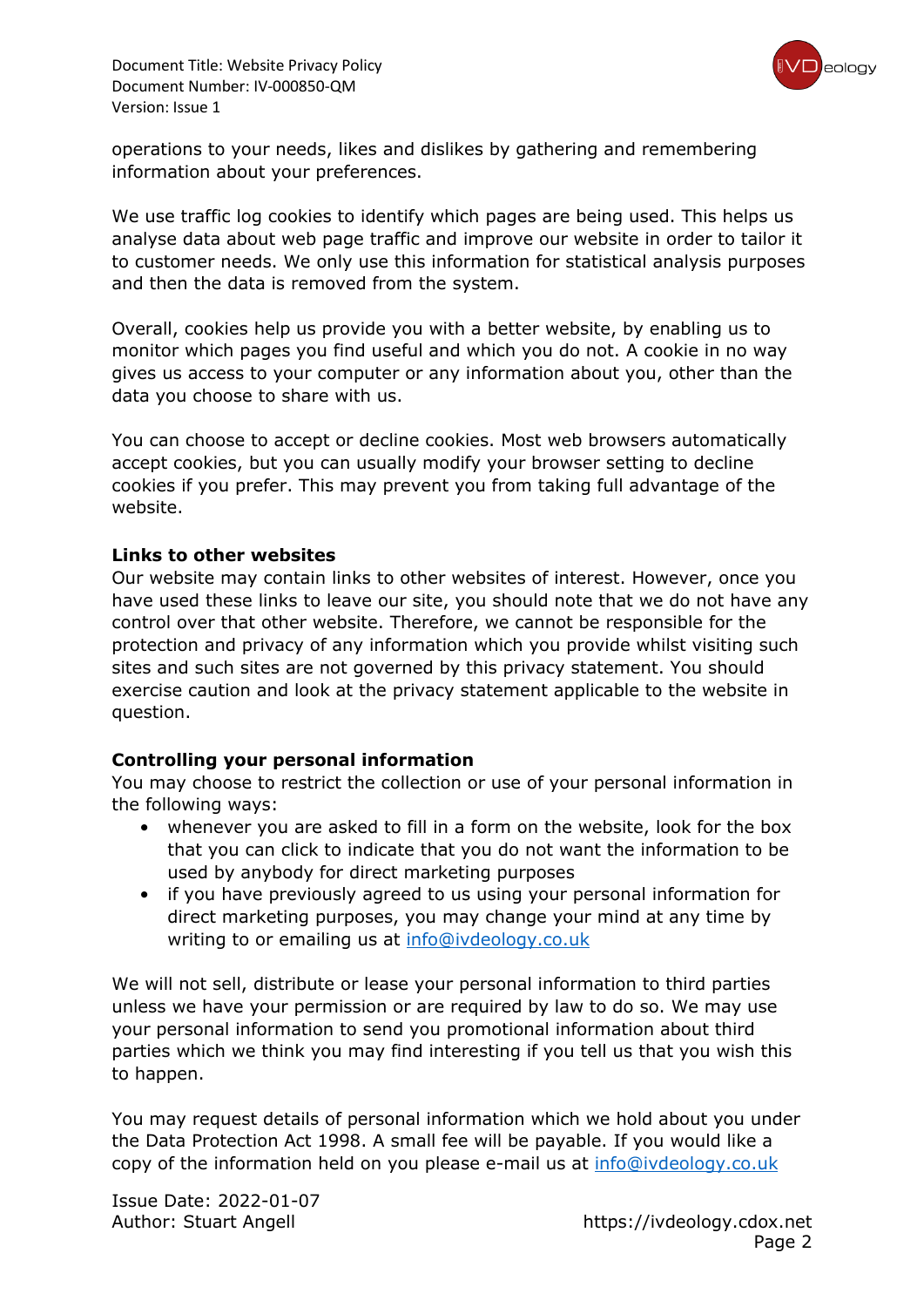

If you believe that any information we are holding on you is incorrect or incomplete, please write to or email us as soon as possible, at the above address. We will promptly correct any information found to be incorrect.